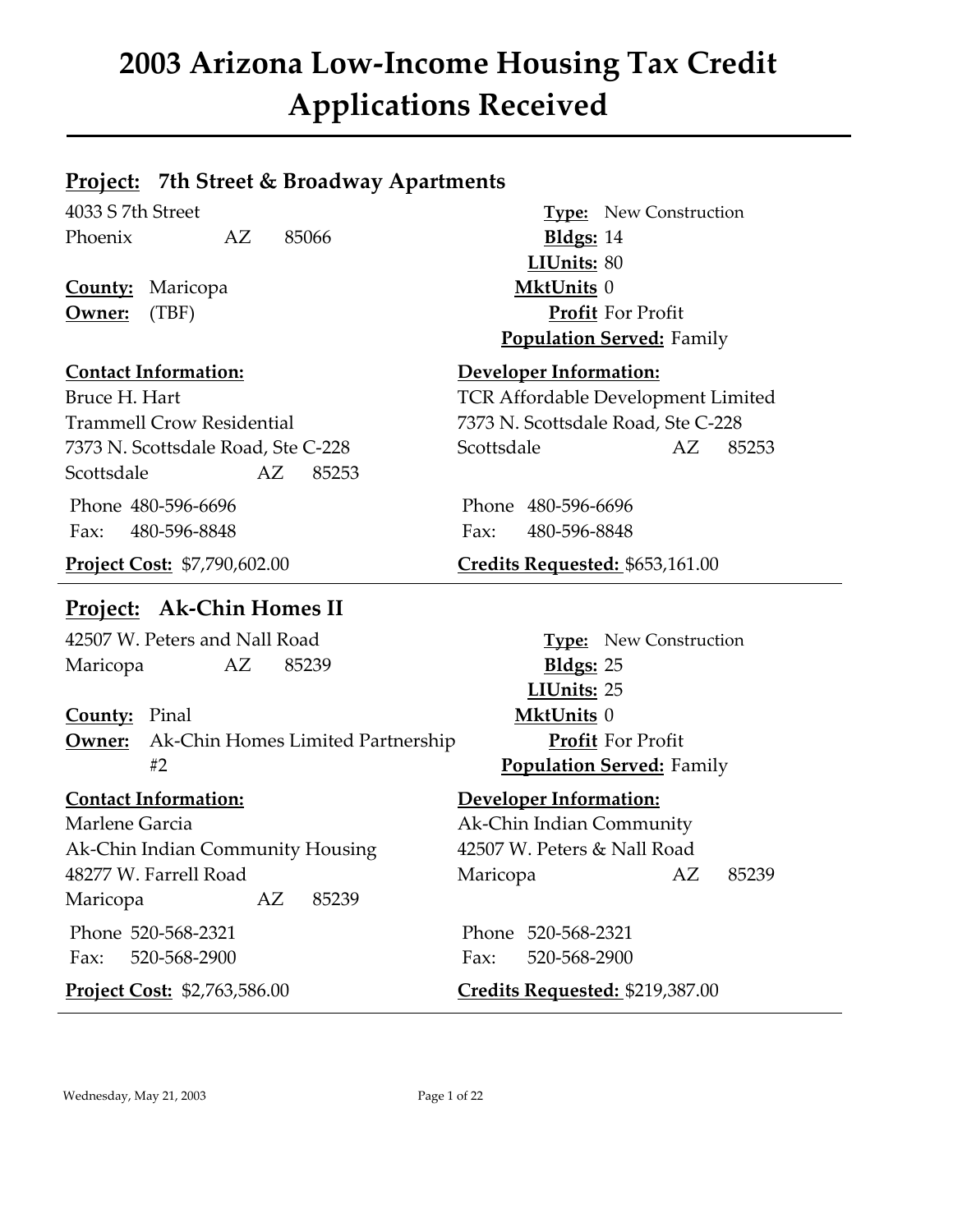### **Project: Apache Ridge II**

Palomino Road **Type:** New Construction Whiteriver AZ 85941 **Bldgs:** 6

**County:** Navajo **MktUnits** 0 **Owner:** Apache Ridge II, Limited Partnership **Profit** Non Profit

David J. Cordes Cordes Development I, Inc Cordes Development I, Inc 7213 S. Perth Way Aurora CO 80016 Phone 303-617-1297 Phone 303-617-1297 Fax: 303-617-0210 Fax: 303-617-0210

### **Project: AZ 16-26**

Various Sites on the White Mountain Apache **Type:** Acquisition/Rehabilitation Reservation Various AZ 85941 **Bldgs:** 40 **County:** Navajo **MktUnits** 0 **Owner:** WMAHA Rehabilitation Limited **Profit** For Profit Partnership **Population Served:** Family

Tohatchi NM 87328 Phone 505-735-2907 Phone 928-338-4831

**LIUnits:** 22 **Population Served:** Family

### **Contact Information: Developer Information:**

7213 S. Perth Way Aurora CO 80016

**Project Cost:** \$2,197,057.00 **Credits Requested:** \$97,017.00

**LIUnits:** 40

### **Contact Information: Developer Information:**

Aneva Yazzie White Mountain Apache Housing Authority ProTec Consultilng 50 W. Chinatown Street, P. O. Box 1270 P. O. Box 106 Whiteriver AZ 85941

Fax: 505-735-2908 Fax: 928-338-4835

**Project Cost:** \$5,148,774.00 **Credits Requested: \$369,414.00** 

Wednesday, May 21, 2003 Page 2 of 22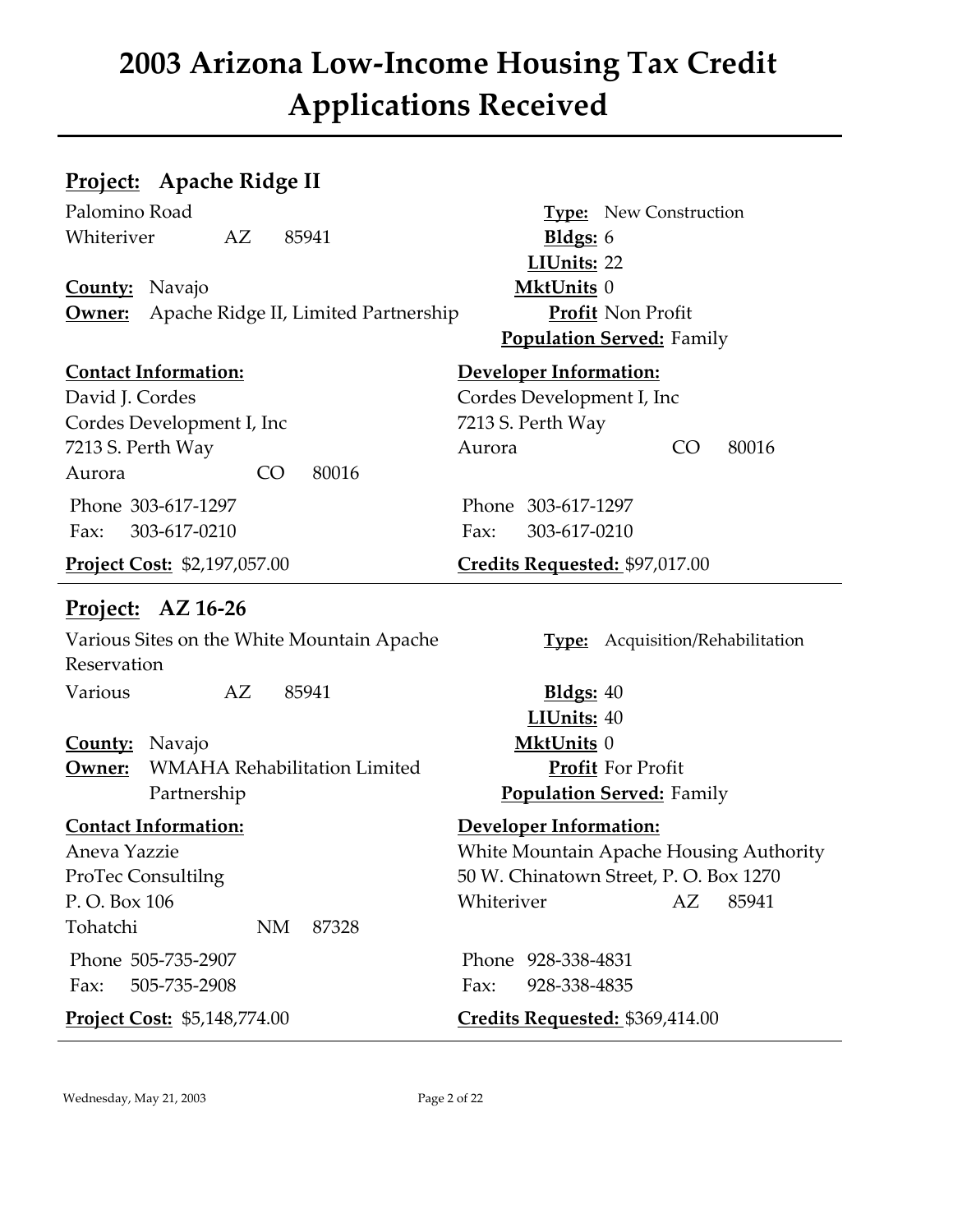### **Project: AZ 16-60**

Various Sites on the White Mountain Apache **Type:** New Construction Reservation Various AZ 85941 **Bldgs:** 40

**County:** Navajo **MktUnits** 0 **Owner:** WMAHA Development Limited **Profit** For Profit Partnership **Population Served:** Family

Tohatchi NM 87325 Phone 505-735-2907 Phone 928-338-4831 Fax: 505-735-2908 Fax: 928-338-4835

**LIUnits:** 40

### **Contact Information: Developer Information:**

Aneva Yazzie White Mountain Apache Housing Authority ProTec Consulting 50 W. Chinatown Street, P. O. Box 1270 P.O. Box 106 Whiteriver AZ 85941

**Project Cost:** \$5,033,550.00 **Credits Requested:** \$521,279.00

### **Project: Bell Mirage Estates**

Greasewood and Bola Streets **Type:** New Construction Surprise AZ 85374 **Bldgs:** 15

**County:** Maricopa **MktUnits** 0 **Owner:** Bell Mirage Estates, LLC (TBF) **Profit** Non Profit

DCM Consulting P.O. Box 1776 Phoenix AZ 85054

Fax: 480-515-3923 Fax: 480-786-4173

**LIUnits:** 60 **Population Served:** Family

### **Contact Information: Developer Information:**

Diane McNamara Community Services of Arizona, Inc 5373 E. Estevan Road Chandler AZ 85244-1776

Phone 480-515-1513 Phone 480-899-8717

### **Project Cost:** \$7,224,683.00 **Credits Requested: \$646,115.00**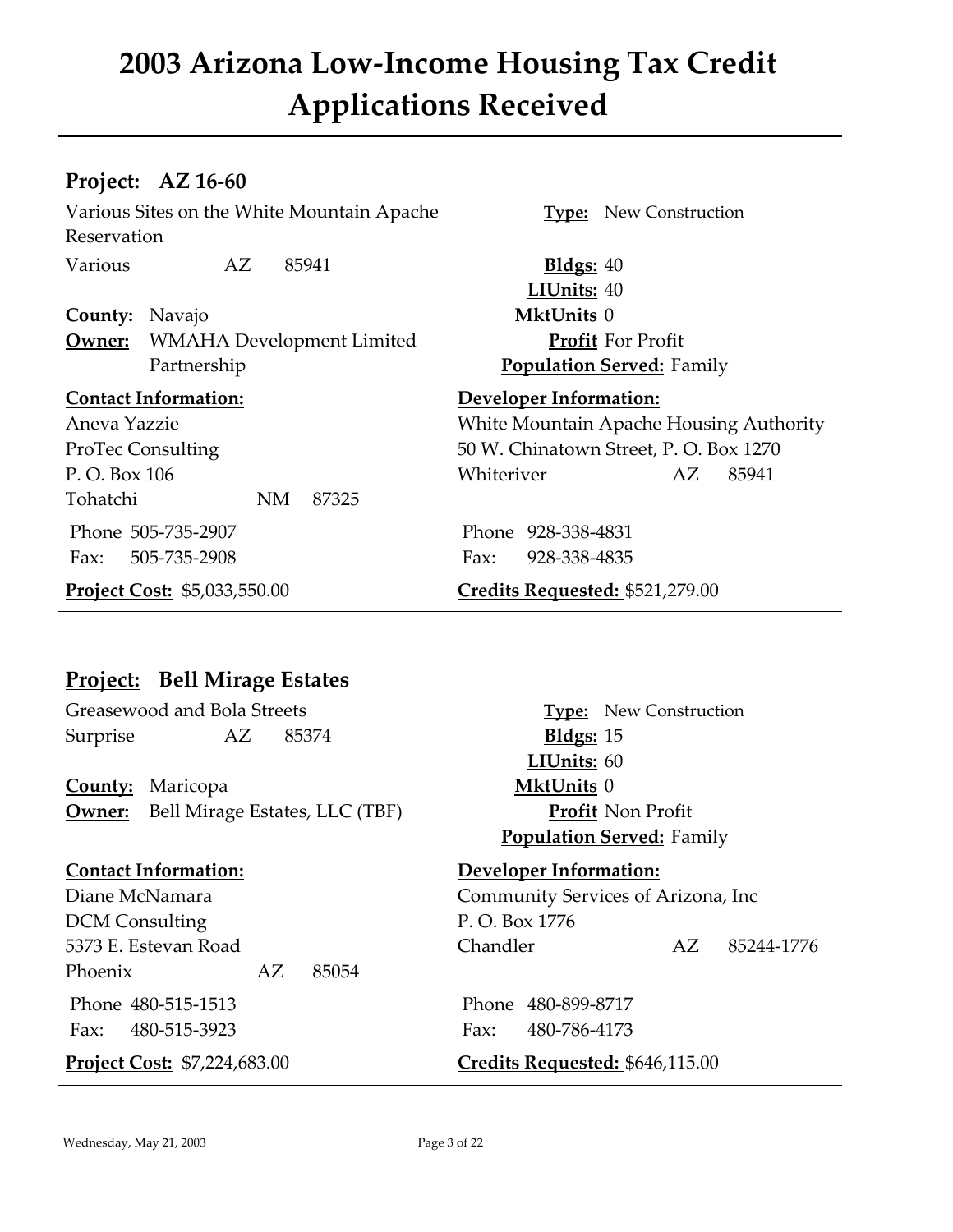### **Project: Bienestar Apartments Phase II**

690 N. 10th Avenue **Type:** New Construction San Luis AZ 85349 **Bldgs:** 8

**County:** Yuma **MktUnits** 0

Chelsea Investment Corporation 215 S. Hwy 101, Suite 200 Solana Beach CA 92075 Phone 858-259-2624 Phone 858-259-2624 Fax: 858-259-2644 Fax: 858-259-2644

### **Project: Bradshaw Crossing Apartments**

500 Feet Southeast of the Southeast Corner of **Type:** New Construction Bradshaw Drive and Stetson Road Prescott AZ 86303 **Bldgs:** 8

**County:** Yavapai **MktUnits** 0 **Owner:** Bradshaw Crossing/Prescott LP **Profit** For Profit

Thomas J. Bly USA Housing, Inc USA Housing, Inc 524 San Anselmo Avenue Suite 133 San Anselmo CA 94960

**LIUnits:** 64 **Owner:** (TBF) **Profit** For Profit **Population Served:** Family

### **Contact Information: Developer Information:**

Cheri Hoffman Chelsea Investment Corporation & Comit'd 215 South Highway 101, #200 Solana Beach CA 92075

**Project Cost:** \$7,104,830.00 **Credits Requested:** \$700,000.00

**LIUnits:** 64 **Population Served:** Family

### **Contact Information: Developer Information:**

524 San Anselmo Avenue Suite 133 San Anselmo CA 94960

 Phone 415-613-8777 Phone 415-613-8777 Fax: 415-532-1891 Fax: 415-532-1891

**Project Cost:** \$7,865,573.00 **Credits Requested:** \$700,000.00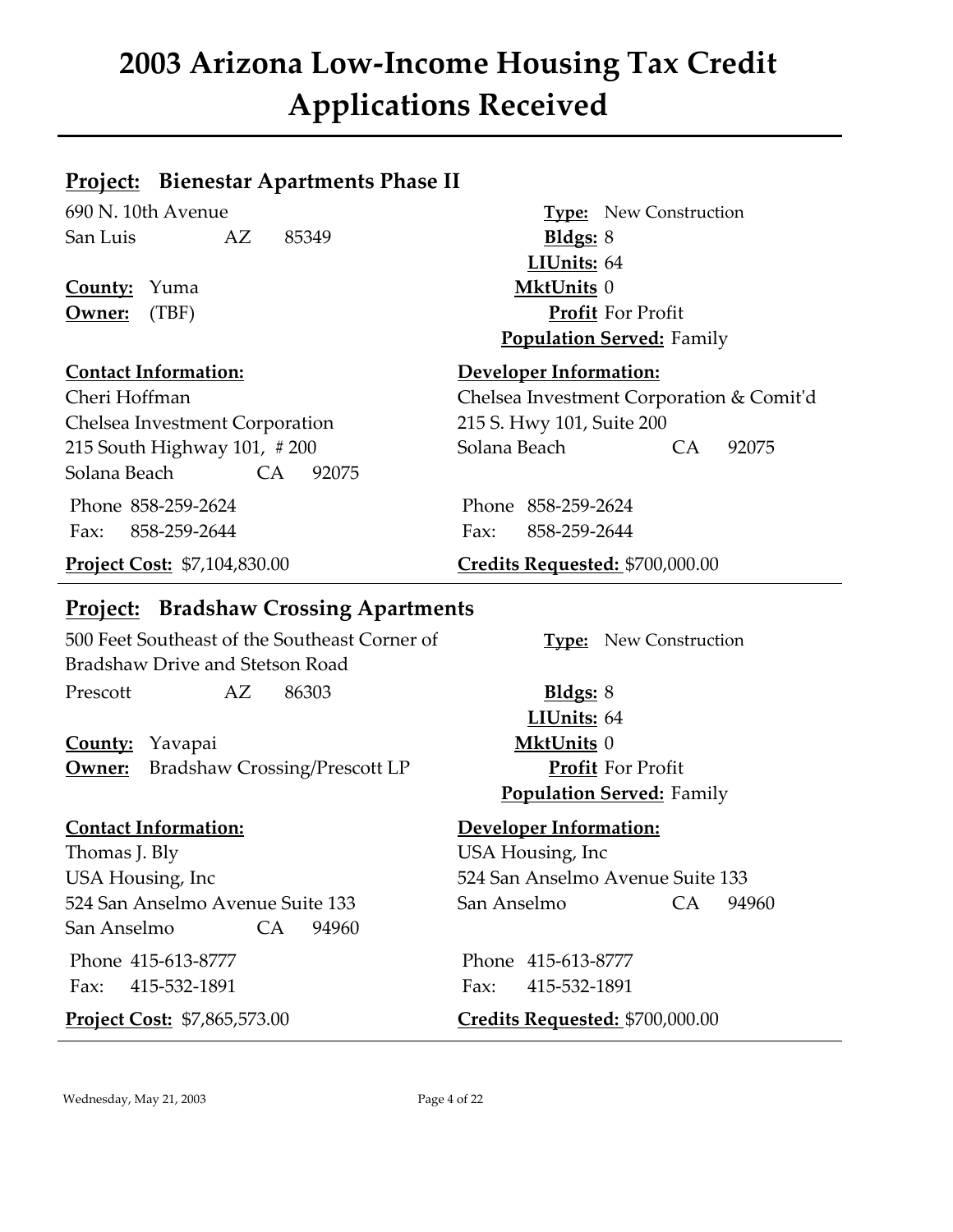### **Project: Buffalo Trail Apartments**

SW Corner of Carmichael Avenue & Timothy **Type:** New Construction Sierra Vista AZ 85635 **Bldgs:** 8

**County:** Cochise **MktUnits** 48

Glenn Walling **Constanting Constanting Constanting Development**, Inc. Walling Development, Inc 600 B. Street, Ste 2040 San Diego CA 92101 Phone 619-814-1263 Phone 619-814-1263 Fax: 619-814-1268 Fax: 619-814-1268

### **Project: Cambridge Park**

16th Avenue **Type:** New Construction Safford AZ 85546 **Bldgs:** 7

**County:** Graham **MktUnits** 1 **Owner:** Safford Family Associates, an **Profit** For Profit Arizona Limited Partnership **Population Served:** Family

Caleb Roope Pacific Communities of Idaho, LLC Pacific Communities of Idaho, LLC P. O. Box 1400 Nampa Idaho 83653

**LIUnits:** 112 **Owner:** (TBF) **Profit** For Profit **Population Served:** Elderly

### **Contact Information: Developer Information:**

600 B Street Ste 2040 San Diego CA 92101

### **Project Cost:** \$10,762,782.00 **Credits Requested:** \$700,000.00

**LIUnits:** 41

### **Contact Information: Developer Information:**

P. O. Box 1400 Nampa Idaho 83653

 Phone 208-461-0022 Phone 208-461-0022 Fax: 208-461-0033 Fax: 208-461-0033

**Project Cost:** \$3,823,110.00 **Credits Requested:** \$382,302.00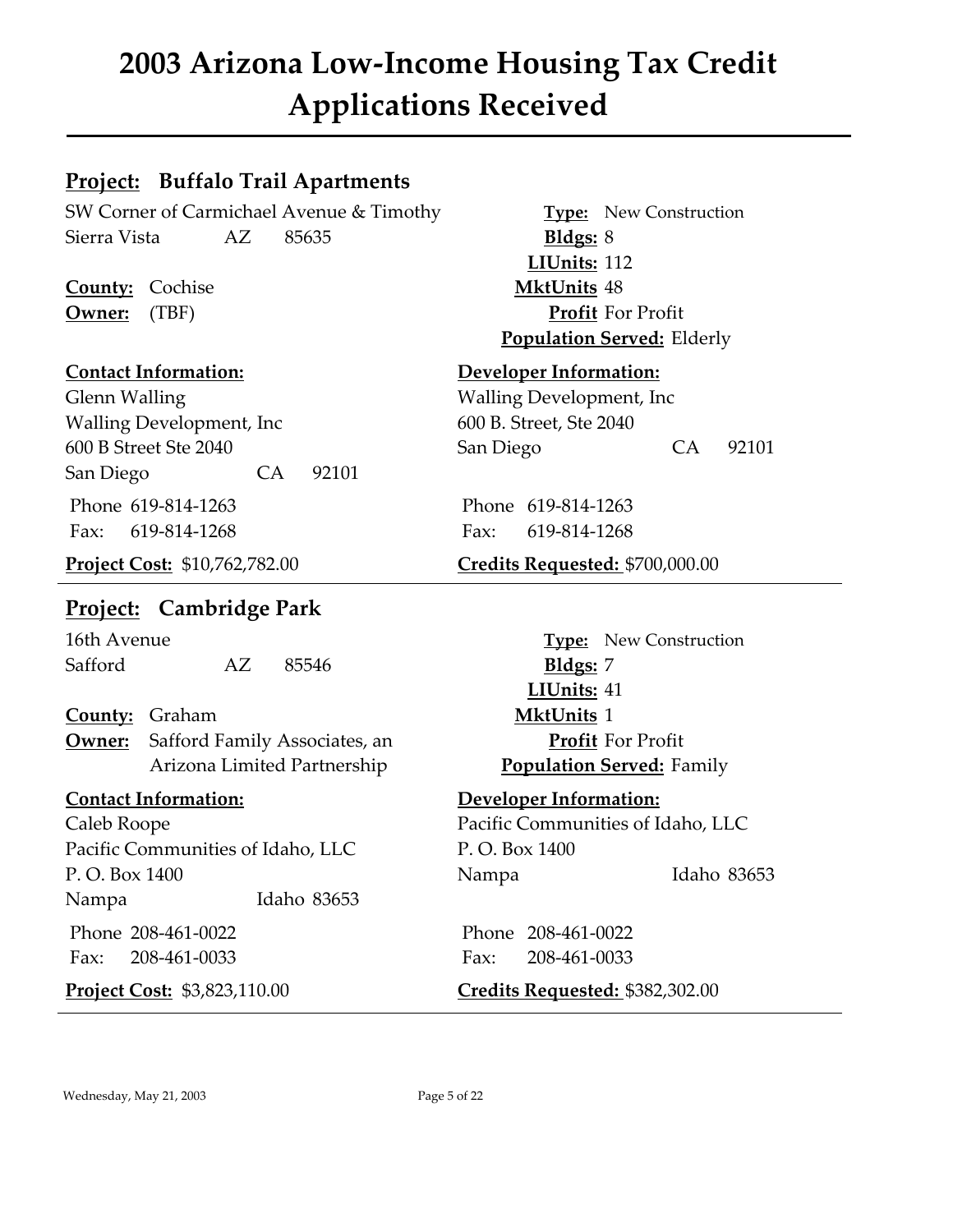### **Project: Canal Senior Apartments**

Payson AZ 85541 **Bldgs:** 1

**County:** Gila **MktUnits** 0 **Owner:** Canal Senior Apartments, LP (TBF) **Profit** Non Profit

Englewood Development Company, Inc P. O. Box 1534 860 East 86th Street Ste 5 Payson AZ 85547 Indianapolis IN 46240 Phone 317-848-5111 Phone 928-474-1759 Fax: 317-846-4552 Fax: 928-468-8056

### **Project: Canyon Run Village**

White Spar Road and S.R. 89 **Type:** New Construction Prescott AZ 86303 **Bldgs:** 1

**County:** Yavapai **MktUnits** 0 **Owner:** Canyon Run Partners, L.P. (TBF) **Profit** For Profit

Daniel N. Terlecki Bethel Development, Inc Commonwealth Capital Corporation 201 Bradenton Avenue Ste 120 Dublin OH 43017

207 Main Street **Type:** New Construction **LIUnits:** 63 **Population Served:** Elderly

### **Contact Information: Developer Information:**

Brian K. McDonnell Payson Regional Housing Development

**Project Cost:** \$5,130,677.00 **Credits Requested: \$485,940.00** 

**LIUnits:** 84 **Population Served:** Elderly

### **Contact Information: Developer Information:**

201 Bradenton Avenue Ste 120 Dublin OH 43017

 Phone 614-792-5511 Phone 614-792-5511 Fax: 614-792-5151 Fax: 614-792-5151

**Project Cost:** \$6,538,631.00 **Credits Requested:** \$579,840.00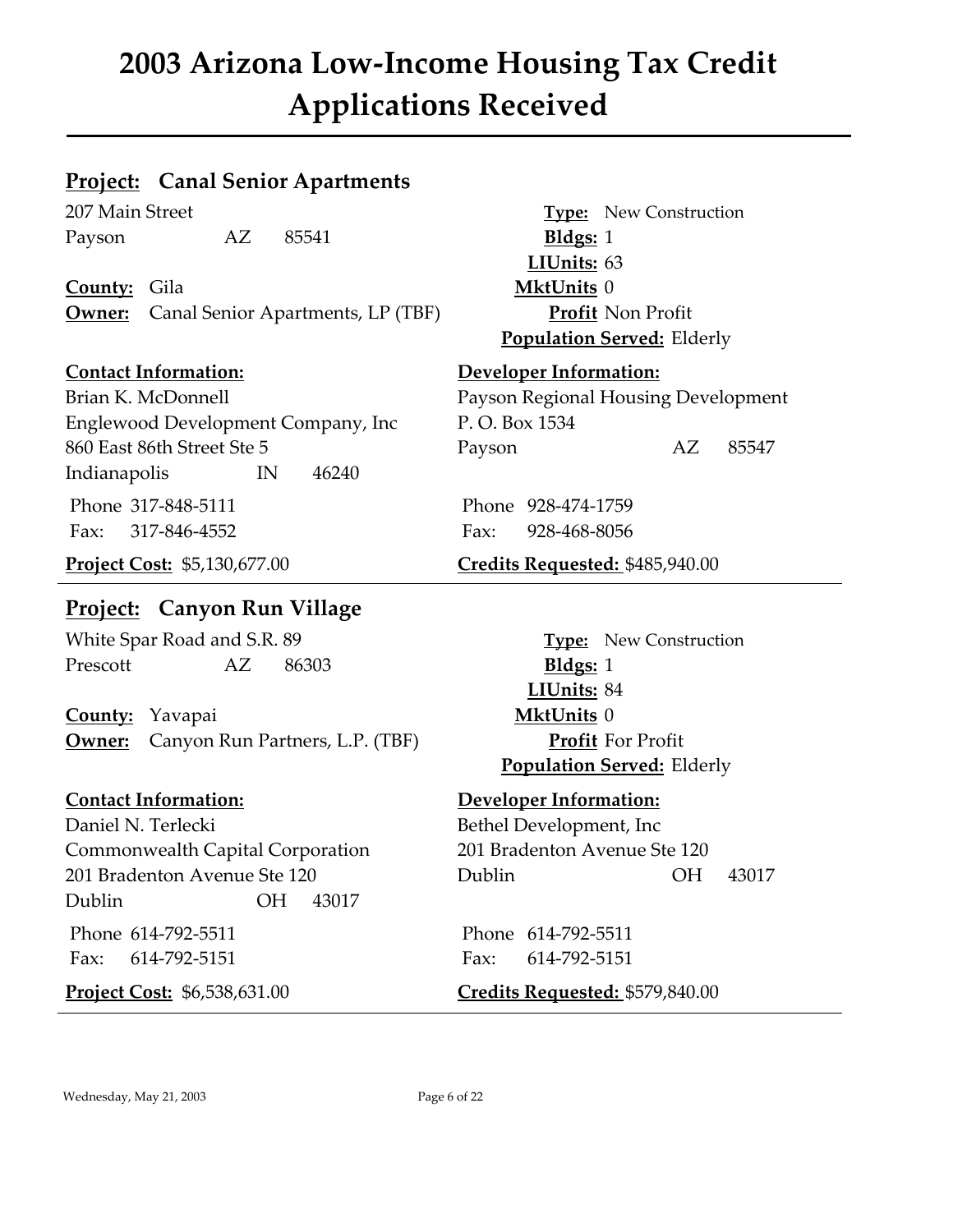### **Project: Casa Bonita III, IV & V**

1011 E. Milton Road, 1111 E. Milton Road, 5901 **Type:** New Construction S. Randall Blvd.

Tucson AZ 85706 **Bldgs:** 3

**County:** Pima **MktUnits** 0 **Owner:** Casa Bonita III, IV & V Limited **Profit** Non Profit

Chris Fournillier RISE Inc Development Design Group 82 South Stone 82 South Stone Avenue Tucson AZ 85701 Tucson AZ 85701

Fax: 520-629-0812 Fax: 520-792-4336

**LIUnits:** 60 Partnership **Population Served:** Special Needs

### **Contact Information: Developer Information:**

Phone 520-205-8981 Phone 520-792-3293

**Project Cost:** \$4,892,666.00 **Credits Requested:** \$457,617.00

### **Project: Colonia Encantada Townhomes**

S.E. Corner of Drexel and South Park Avenue **Type:** New Construction Tucson AZ 85706 **Bldgs:** 13

**County:** Pima **MktUnits** 0 **Owner:** Colonia Encantada Townhomes **Profit** Non Profit Limited Partnership **Population Served:** Family

Chris Fournillier Development Design Group Development Design Group 82 South Stone Avenue Tucson AZ 85701 Phone 520-205-8981 Phone 520-205-8981 Fax: 520-629-0812 Fax: 520-629-0812

**LIUnits:** 60

### **Contact Information: Developer Information:**

82 South Stone Tucson AZ 85701

### **Project Cost:** \$7,840,000.00 **Credits Requested:** \$700,000.00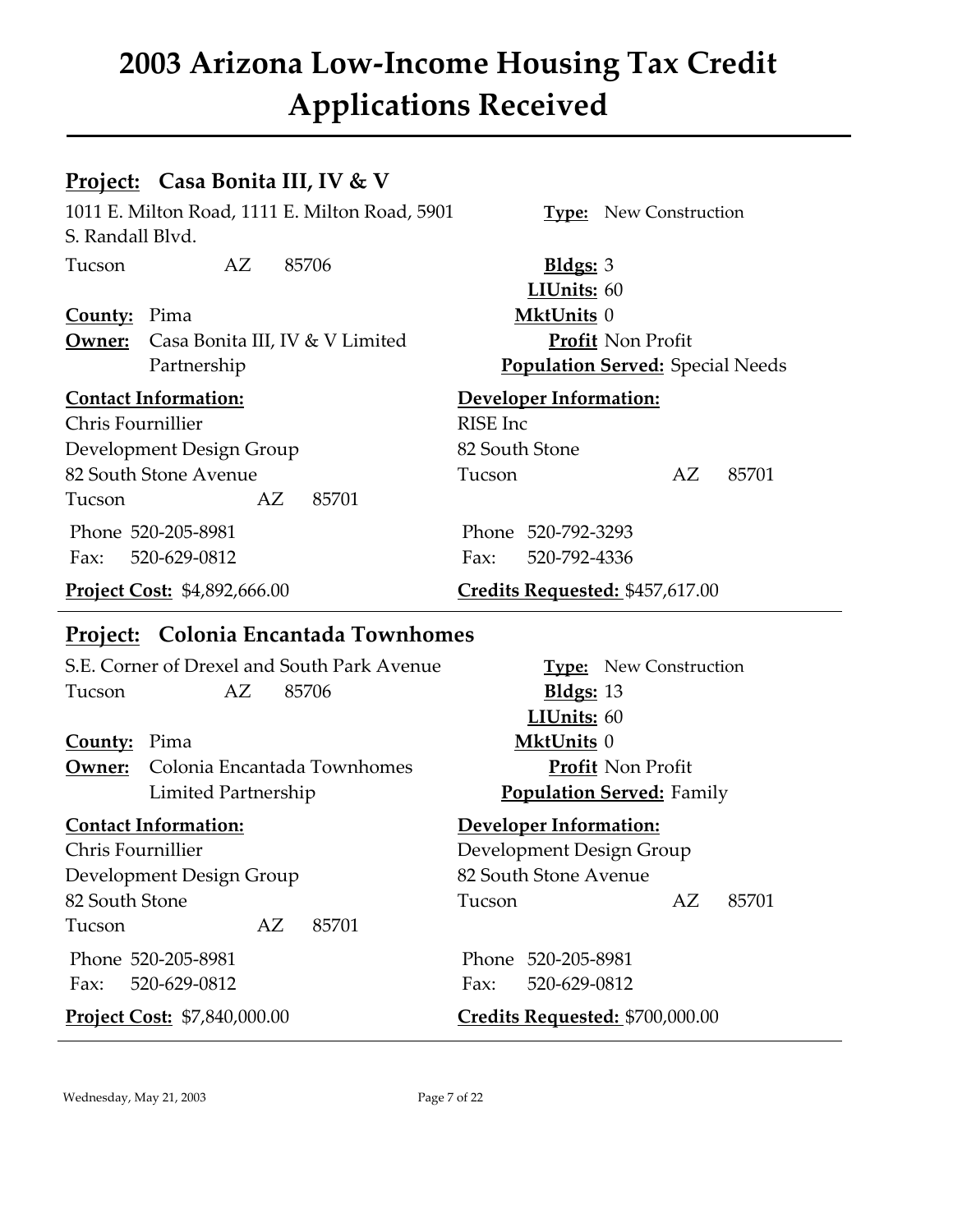### **Project: Colonia Libre Townhomes**

39th Street (S.E. corner of 9th Avenue and 38th **Type:** New Construction Street)

South Tucson AZ 85713 **Bldgs:** 13

**County:** Pima **MktUnits** 0 **Owner:** Colonia Libre Townhomes Limited **Profit** Non Profit Partnership **Population Served:** Family

Chris Fournillier Development Design Group Development Design Group 82 South Stone Avenue Tucson AZ 85701

Fax: 520-629-0812 Fax: 520-629-0812

### **Project: Copper Springs Estates**

Intersection of Cottonwood Lane and Peart Road **Type:** New Construction Casa Grande AZ 85222 **Bldgs:** 18

**County:** Pinal **MktUnits** 0 **Owner:** Copper Springs Estates, Limited **Profit** For Profit Partnership (TBF) **Population Served:** Elderly

Roger Peterson Gandolf Group, LLC Gandoff Group, LLC 6465 Wayzata Blvd #320 St. Louis Park MN 55426

**LIUnits:** 60

### **Contact Information: Developer Information:**

82 South Stone Tucson AZ 85701

Phone 520-205-8981 Phone 520-205-8981

**Project Cost:** \$7,730,359.00 **Credits Requested:** \$700,000.00

**LIUnits:** 72

### **Contact Information: Developer Information:**

6465 Wayzata Blyd #320 St. Louis Park MN 55426

Phone 952-543-2455 Phone 952-543-2455 Fax: 952-543-2454 Fax: 952-543-2454

**Project Cost:** \$6,800,828.00 **Credits Requested:** \$492,532.00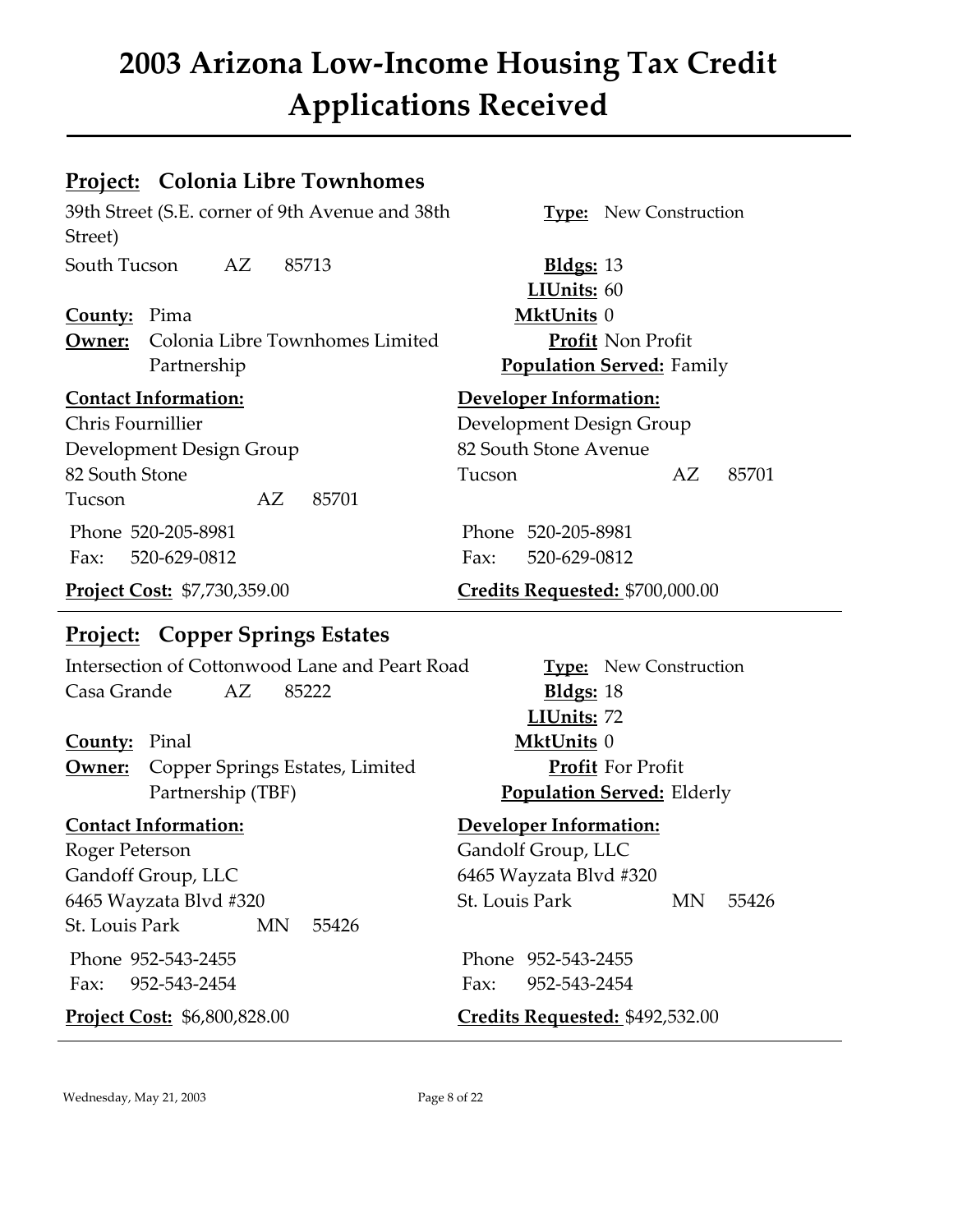### **Project: Cottonwood Senior Village**

12th Street Type: New Construction Cottonwood AZ 86326 **Bldgs:** 12

**County:** Yavapai **MktUnits** 1 **Owner:** Cottonwood Senior Associates, an **Profit** For Profit Arizona Limited Partnership **Population Served:** Elderly

Pacific Communities of Idaho, LLC P. O. Box 1400 P. O. Box 1400 Nampa Idaho 83653 Nampa Idaho 83653 Phone 208-461-0022 Phone 208-461-0022 Fax: 208-461-0033 Fax: 208-461-0033

### **Project: Crystal Creek Townhomes**

Corner of Campus Drive and Columbo **Type:** New Construction Sierra Vista AZ 85635 **Bldgs:** 23

**County:** Cochise **MktUnits** 4 **Owner:** Crystal Creek Limited Partnership **Profit** Non Profit

### **Contact Information: Developer Information:**

Hope Development, LLC 5125 S. Sweetgrass Pl Boise ID 83716 Phone 208-863-4027 Phone 208-863-4027

**LIUnits:** 47

### **Contact Information: Developer Information:**

Caleb Roope Pacific Communities of Idaho, LLC

**Project Cost:** \$3,441,784.00 **Credits Requested:** \$320,255.00

**LIUnits:** 85 **Population Served:** Family

Julie Hyatt Hope Development, LLC/Equity Housing 5125 S. Sweetgrass Pl Boise ID 86716

Fax: 208-342-7994 Fax: 208-342-7994

**Project Cost:** \$7,648,939.00 **Credits Requested:** \$696,056.00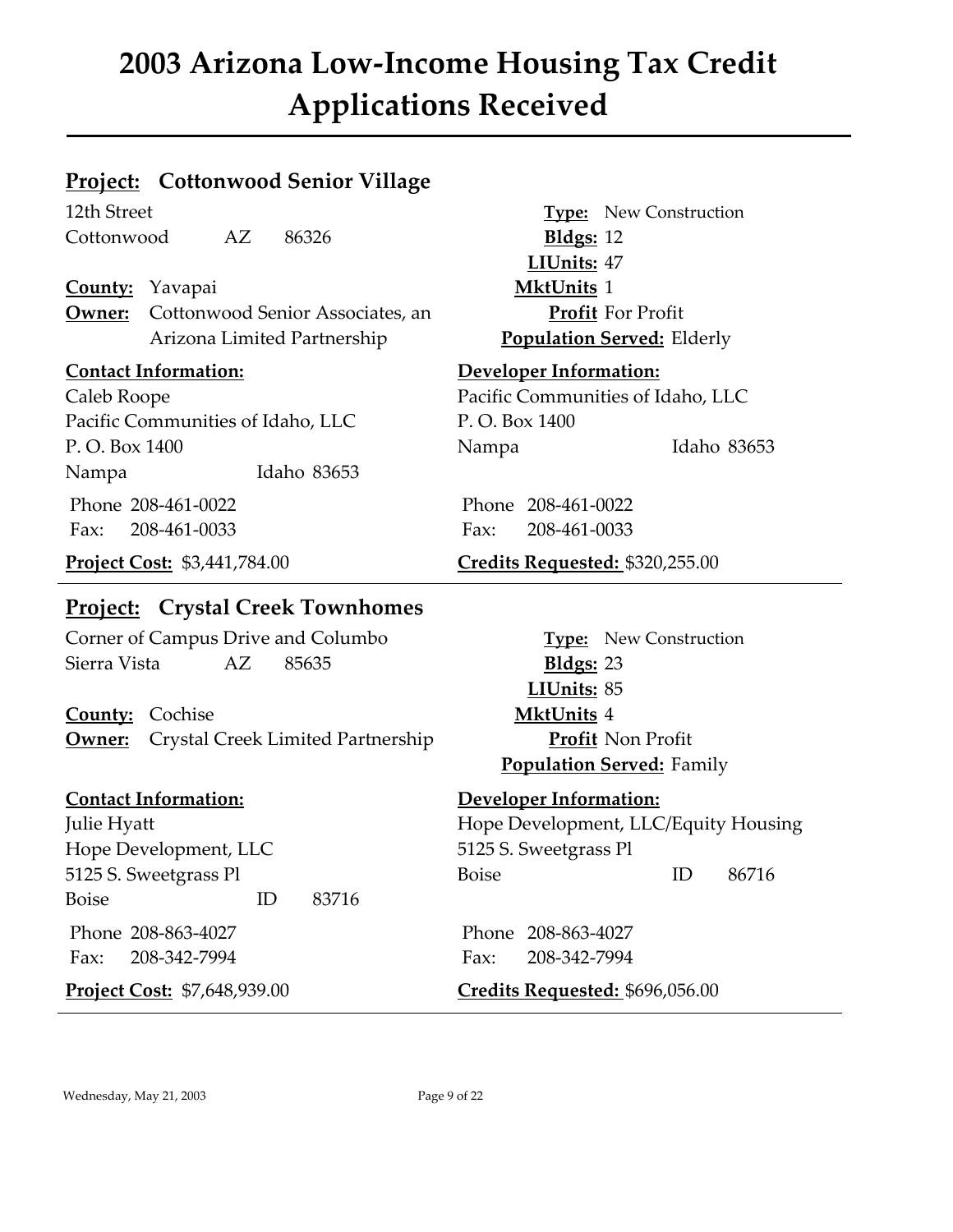### **Project: Eldorado**

38th Avenue and 22nd Lane **Type:** New Construction Yuma AZ 85364 **Bldgs:** 2

**County:** Yuma **MktUnits** 0

Arizona Housing Development Corp. 420 S. Madison Avenue Yuma AZ 85364 Phone 928-782-3823 Phone 928-782-3823 Fax: 928-376-0399 Fax: 928-376-0399

### **Project: Maddox Estates Townhomes**

Alsdorf Road between Lincoln and Eleven Mile **Type:** New Construction Eloy AZ 85231 **Bldgs:** 16

**County:** Pinal **MktUnits** 0 **Owner:** Maddox Estates, Limited Partnership **Profit** Non Profit

Cindy Coen CDG-Eloy, LLC Cardon Development Group 2902 S. 44th Street Phoenix AZ 85040

 Phone 602-889-1909 Phone 602-889-1909 Fax: 602-889-1920 Fax: 602-889-1920

**LIUnits:** 80 **Owner:** (TBF) **Profit** Non Profit **Population Served:** Elderly

### **Contact Information: Developer Information:**

Katie Steen **Arizona Housing Dev. Corp. & Richard** 420 S. Madison Avenue Yuma AZ 85364

**Project Cost:** \$6,046,297.00 **Credits Requested:** \$569,361.00

**LIUnits:** 60 **Population Served:** Family

### **Contact Information: Developer Information:**

2902 S. 44th Street Phoenix AZ 85040

**Project Cost:** \$7,044,056.00 **Credits Requested:** \$690,519.00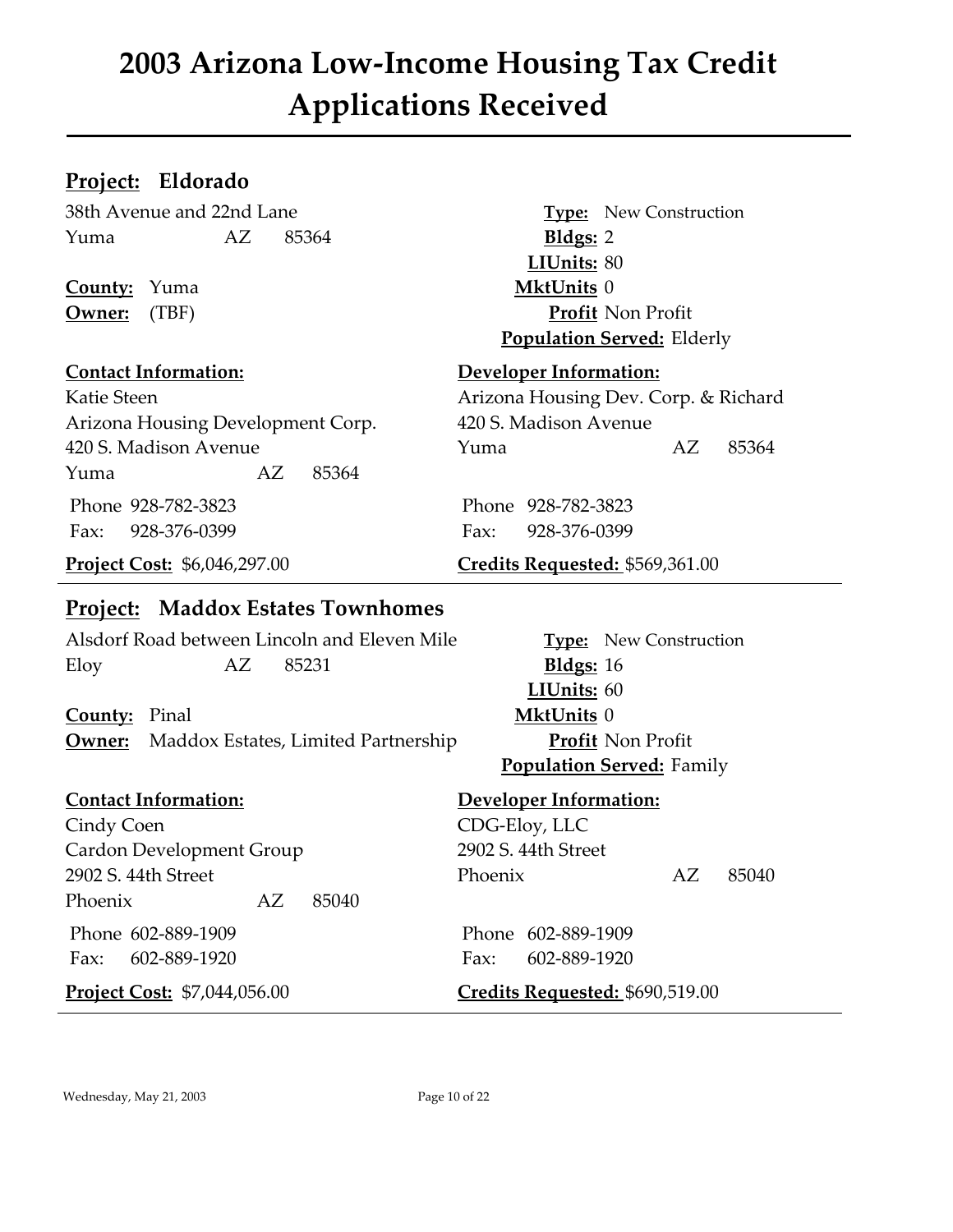### **Project: Matthew Henson Apartments - Phase 1**

1003 S. 9th Street, #102 **Type:** New Construction Phoenix AZ 85007 **Bldgs:** 72

**County:** Maricopa **MktUnits** 49 **Owner:** Matthew Henson Partners, L.P. **Profit** For Profit

Tony Salazar McCormack Baron Salazar, Inc McCormack Baron Salazar, Inc 1401 E. 1st Street, 2nd Floor Los Angeles CA 90033 Phone 323-981-2885 Phone 323-981-2885 Fax: 323-981-0210 Fax: 323-981-0210

**LIUnits:** 149 **Population Served:** Family

### **Contact Information: Developer Information:**

1401 E. 2st Street, 2nd Floor Los Angeles CA 90033

**Project Cost:** \$23,679,800.00 **Credits Requested:** \$1,700,000.00

### **Project: Matthew Henson Senior Apartments**

1003 S. 9th Street, #102 **Type:** New Construction Phoenix AZ 85007 **Bldgs:** 1

**County:** Maricopa **MktUnits** 0 **Owner:** Matthew Henson Seniors, L.P. **Profit** For Profit

Tony Salazar McCormack Baron Salazar, Inc McCormack Baron Salazar, Inc 1401 E. 1st Street 2nd Floor Los Angeles CA 90033

Phone 323-981-2885 Phone 323-981-2885 Fax: 323-981-0210 Fax: 323-981-0210

**LIUnits:** 129 **Population Served:** Elderly

### **Contact Information: Developer Information:**

1401 E. 1st Street 2nd Floor Los Angeles CA 90033

**Project Cost:** \$11,006,300.00 **Credits Requested:** \$700,000.00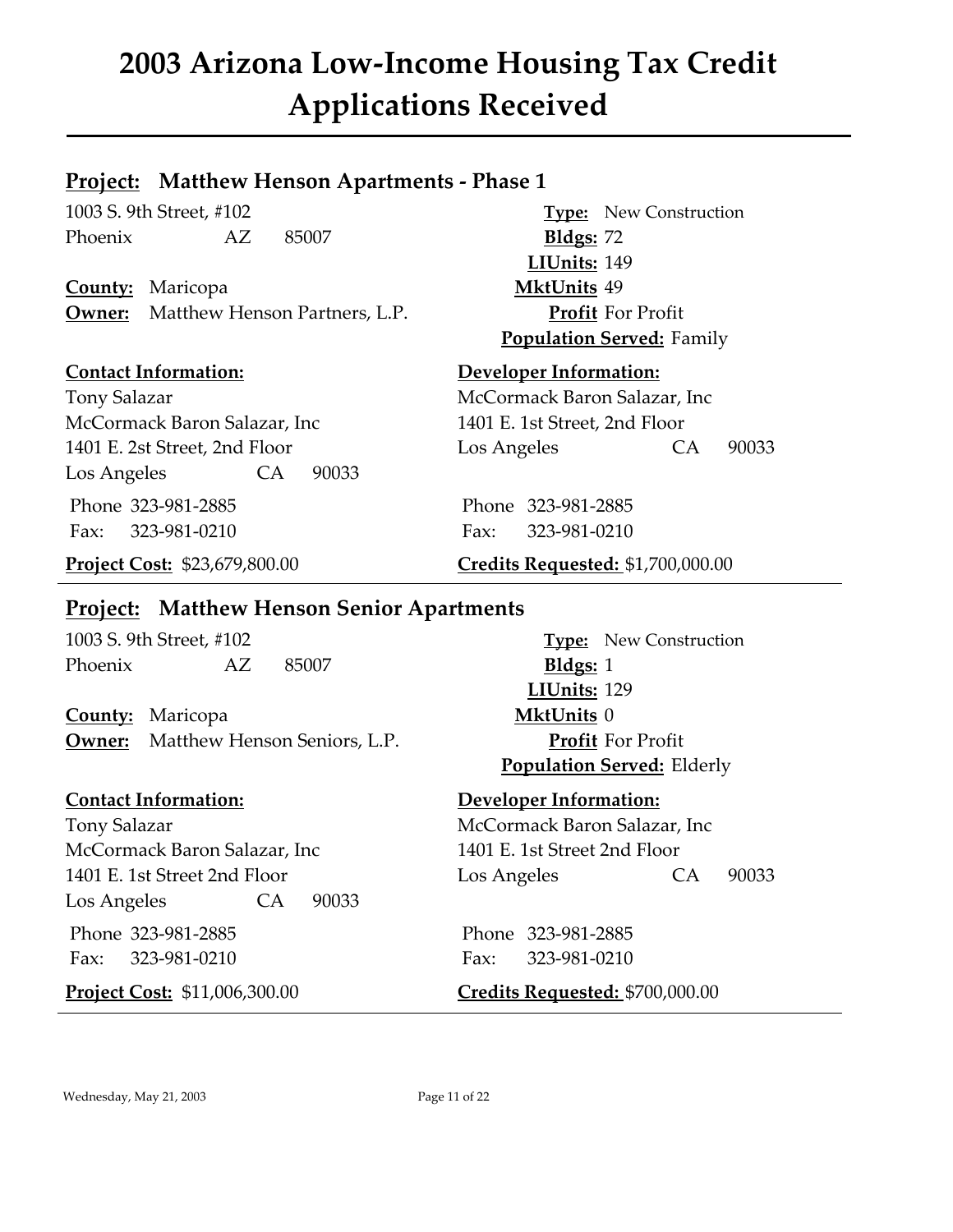### **Project: Mingus Estates Apartment Homes**

7XX East Mingus Avenue **Type:** New Construction Cottonwood AZ 86326-376 **Bldgs:** 7

**County:** Yavapai **MktUnits** 0 **Owner:** Mingus Avenue Housing **Profit** For Profit

Campbell-Hogue & Associates, Inc 1200-112th Avenue N.E. Ste C-143 Bellevue WA 98004

**LIUnits:** 96 Associates, LLC **Population Served:** Family

### **Contact Information: Developer Information:**

David G. Rae Campbell-Hogue & Associates, Inc 1200-112th Avenue N.E Ste C-143 Bellevue WA 98004

Phone 425-455-3879 Phone 425-455-3879 Fax: 425-454-3468 Fax: 425-454-3468

### **Project Cost:** \$7,837,867.00 **Credits Requested:** \$700,000.00

### **Project: Mingus Mountain Apartment Homes**

Northeast Corner of Elm Street and 16th Street **Type:** New Construction Cottonwood AZ 86326 **Bldgs:** 10

### **County:** Yavapai **MktUnits** 8

**Owner:** Cottonwood Mingus Mountain **Profit** For Profit Limited Partnership **Population Served:** Family

Brad H. Davis Glennmark Construction, Inc Cottonwood Community Housing, Inc 3 Charter Oak Place 7689 E. Paradise Lane Ste 6 **Hartford** CT 06106 Scottsdale AZ 85260

 Phone 480-513-7175 Phone 860-241-0141 Fax: 480-513-7176 Fax: 860-548-9136

**LIUnits:** 72

### **Contact Information: Developer Information:**

**Project Cost:** \$8,788,511.00 **Credits Requested:** \$700,000.00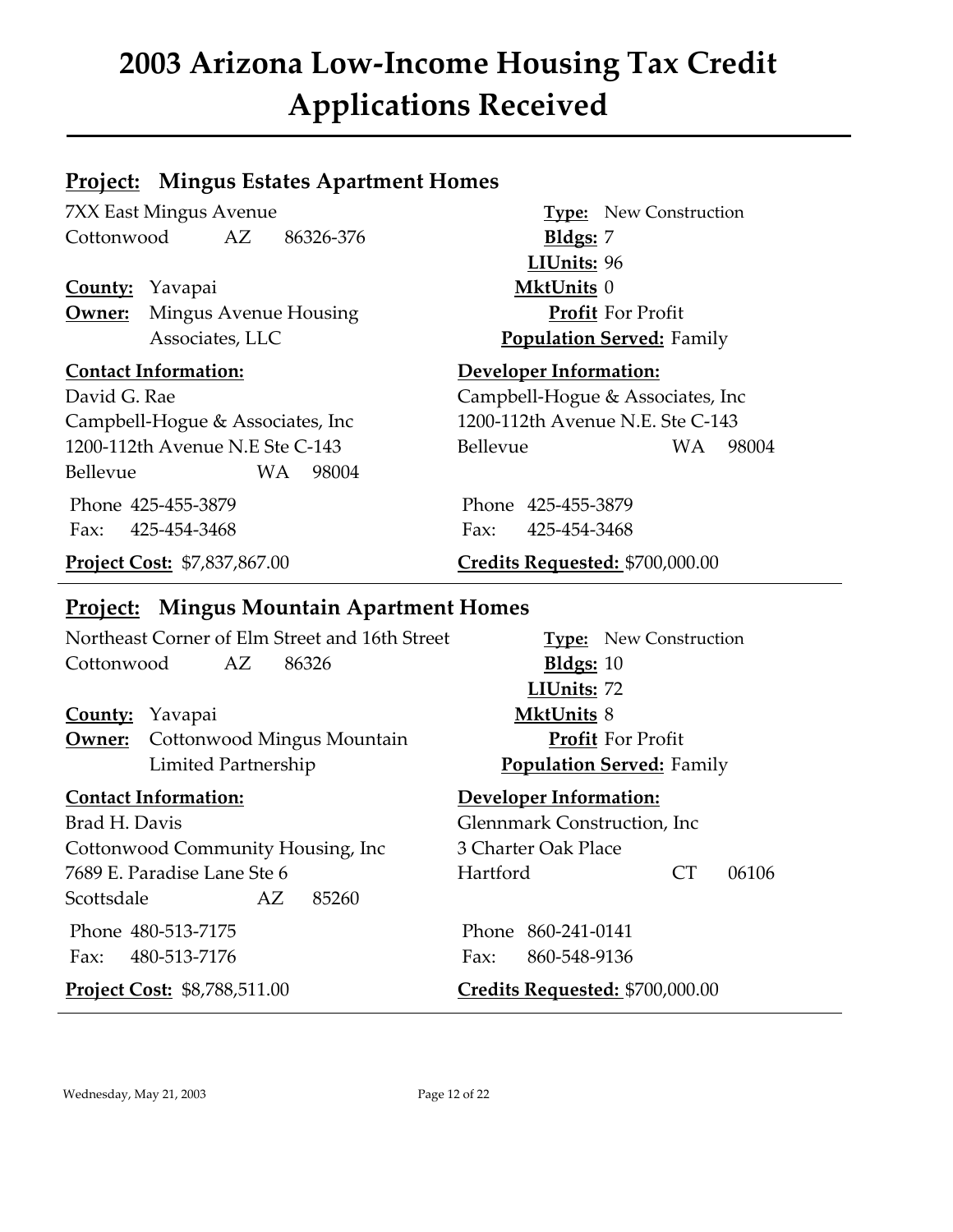### **Project: Mountain Pointe Phase II**

Nogales AZ 85621 **Bldgs:** 5

**County:** Santa Cruz **MktUnits** 0

Tiempo, Inc 1112 E. Buckeye Road Phoenix AZ 85034 Phone 602-252-0482 Phone 602-257-0700 Fax: 602-256-7398 Fax: 602-257-7082

### **Project: Nogales Townhomes**

E. Baffert Drive **Type:** New Construction Nogales AZ 85621 **Bldgs:** 19

**County:** Santa Cruz **MktUnits** 0 **Owner:** Nogales Townhomes, LLC (TBF) **Profit** Non Profit

Luckenbill Associates, LLC P. O. Box 1776 Apache Junction AZ 85219

 Phone 480-288-0528 Phone 480-899-1776 Fax: 480-288-0518 Fax: 480-786-4173

800 E. Baffert **Type:** New Construction **LIUnits:** 60 **Owner:** (TBF) **Profit** Non Profit **Population Served:** Multi-Family

### **Contact Information: Developer Information:**

Manny Gauna **Chicanos Por La Causa**, Inc (CPLC) 1107 E. Tonto Phoenix AZ 85034

### **Project Cost:** \$4,657,153.00 **Credits Requested: \$337,990.00**

**LIUnits:** 49 **Population Served:** Family

### **Contact Information: Developer Information:**

Dee Luckenbill Community Services of Arizona, Inc 891 N. Roadrunner Chandler AZ 85244-1776

### **Project Cost:** \$4,798,625.00 **Credits Requested:** \$356,170.00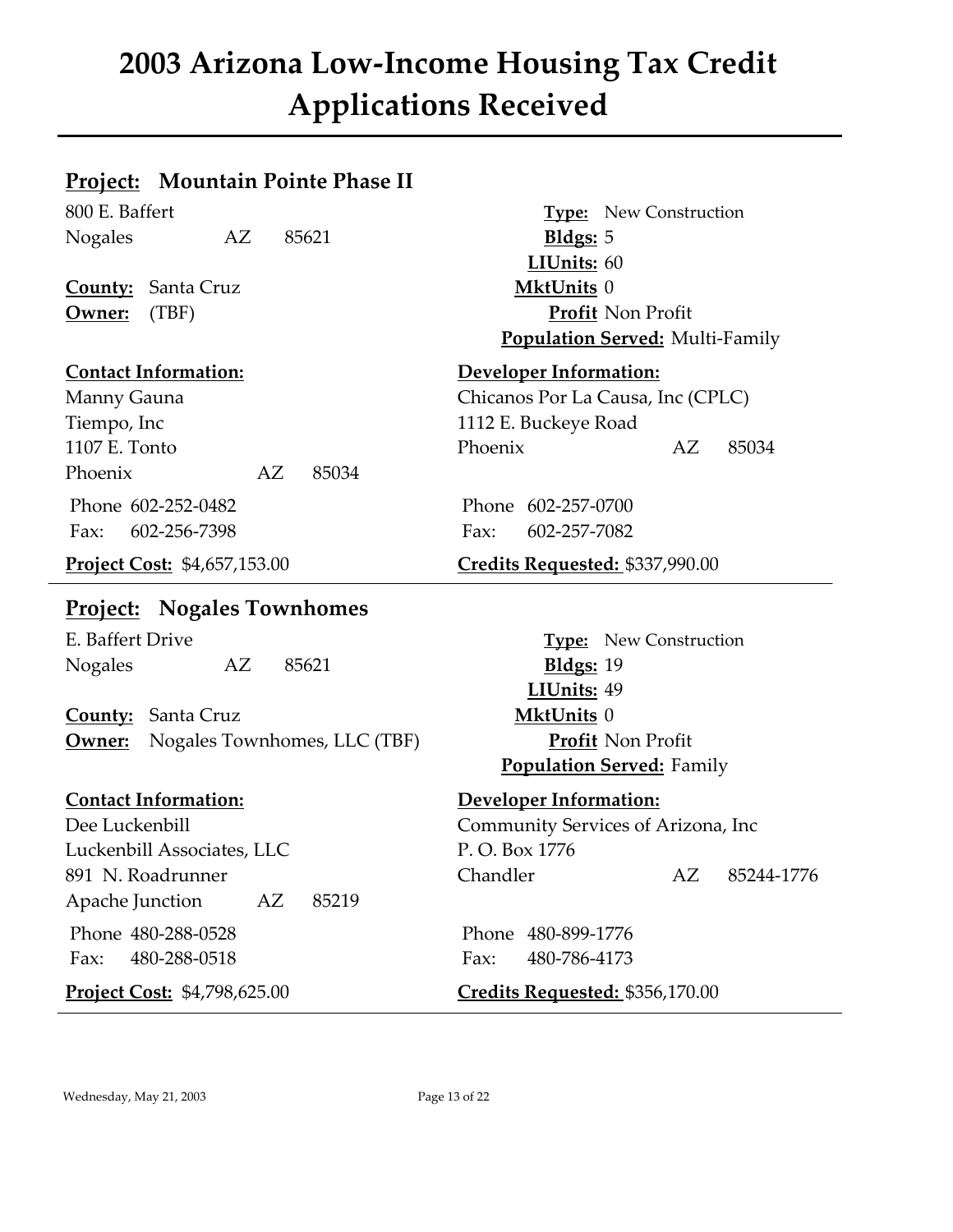### **Project: North Reservation - Phase 1**

Strand Ave. North Cocopah Indian Reservation **Type:** New Construction Yuma AZ 85364 **Bldgs:** 32

**County:** Yuma **MktUnits** 0 **Owner:** (TBF) **Profit** Non Profit

### **Contact Information: Developer Information:**

Michael Reed, Chief Executive Officer Cocopah Indian Housing and Development Cocopah Indian Housing and 10488 Steamboat Street 10488 Steamboad Street Somerton AZ 85350 Somerton AZ 85350 Phone 928-627-8863 Phone 928-627-8863

Fax: 928-627-9800 Fax: 928-627-9800

**LIUnits:** 40

**Population Served:** Family

### **Project Cost:** \$417,109.00 **Credits Requested:** \$417,109.00

### **Project: Oakwood Village III Apartments**

3400 South Kofa Drive **Type:** New Construction Flagstaff AZ 86001 **Bldgs:** 7

**County:** Coconino **MktUnits** 0 **Owner:** Oakwood Village III **Profit** For Profit Apartments/Flagstaff LP **Population Served:** Family

William E. Spreitzer WESCAP Development, LLC WESCAP Investments, Inc 4745 North 7t Street Ste 110 Phoenix AZ 85014

Fax: 602-277-8491 Fax: 602-277-8491

**LIUnits:** 56

### **Contact Information: Developer Information:**

4745 North 7th Street Ste 110 Phoenix AZ 85014

Phone 602-279-9300 Phone 602-279-0841

**Project Cost:** \$7,484,363.00 **Credits Requested:** \$667,746.00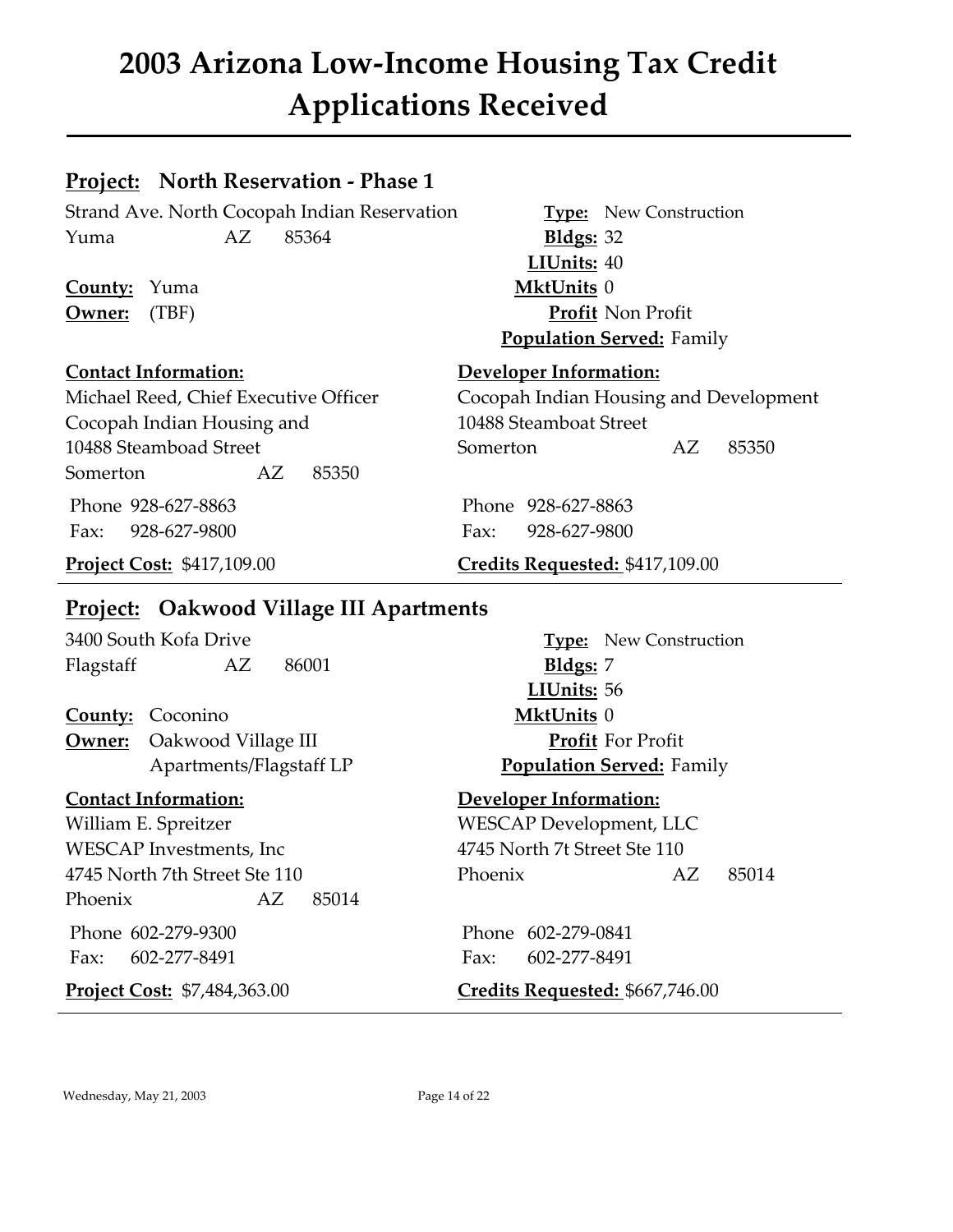### **Project: Orgullo del Sol**

County 22nd Street at 4th Avenue **Type:** New Construction San Luis AZ 85349 **Bldgs:** 34

**County:** Yuma **MktUnits** 109

Lisa Yoshida Evos Homes Inc Evos Homes Inc 708 Gravenstein Highway N #53 Sebastopol CA 95472 Phone 707-824-1535 Phone 707-824-1535 Fax: 707-824-8852 Fax: 707-824-8852

### **Project: Page Commons**

Northwest Corner of Oak Street and Park Avenue **Type:** New Construction Gilbert AZ 85233 **Bldgs:** 2

**County:** Maricopa **MktUnits** 0

Lori Rossi **Mercy Housing Southwest** Mercy Housing Southwest 6501 E. Greenway Parkway Ste 102-506 6501 E. Greenway Parkway Ste 102-506 Scottsdale AZ 85254 Scottsdale AZ 85254

**LIUnits:** 109 **Owner:** (TBF) **Profit** For Profit **Population Served:** Family

### **Contact Information: Developer Information:**

708 Gravenstein Highway N #53 Sebastopol CA 95472

**Project Cost:** \$15,732,071.00 **Credits Requested:** \$700,000.00

**LIUnits:** 100 **Owner:** (TBF) **Profit** Non Profit **Population Served:** Elderly

### **Contact Information: Developer Information:**

Phone 602-923-7395 Phone 602-923-7395 Fax: 602-795-0497 Fax: 602-795-0497

**Project Cost:** \$8,670,828.00 **Credits Requested:** \$663,356.00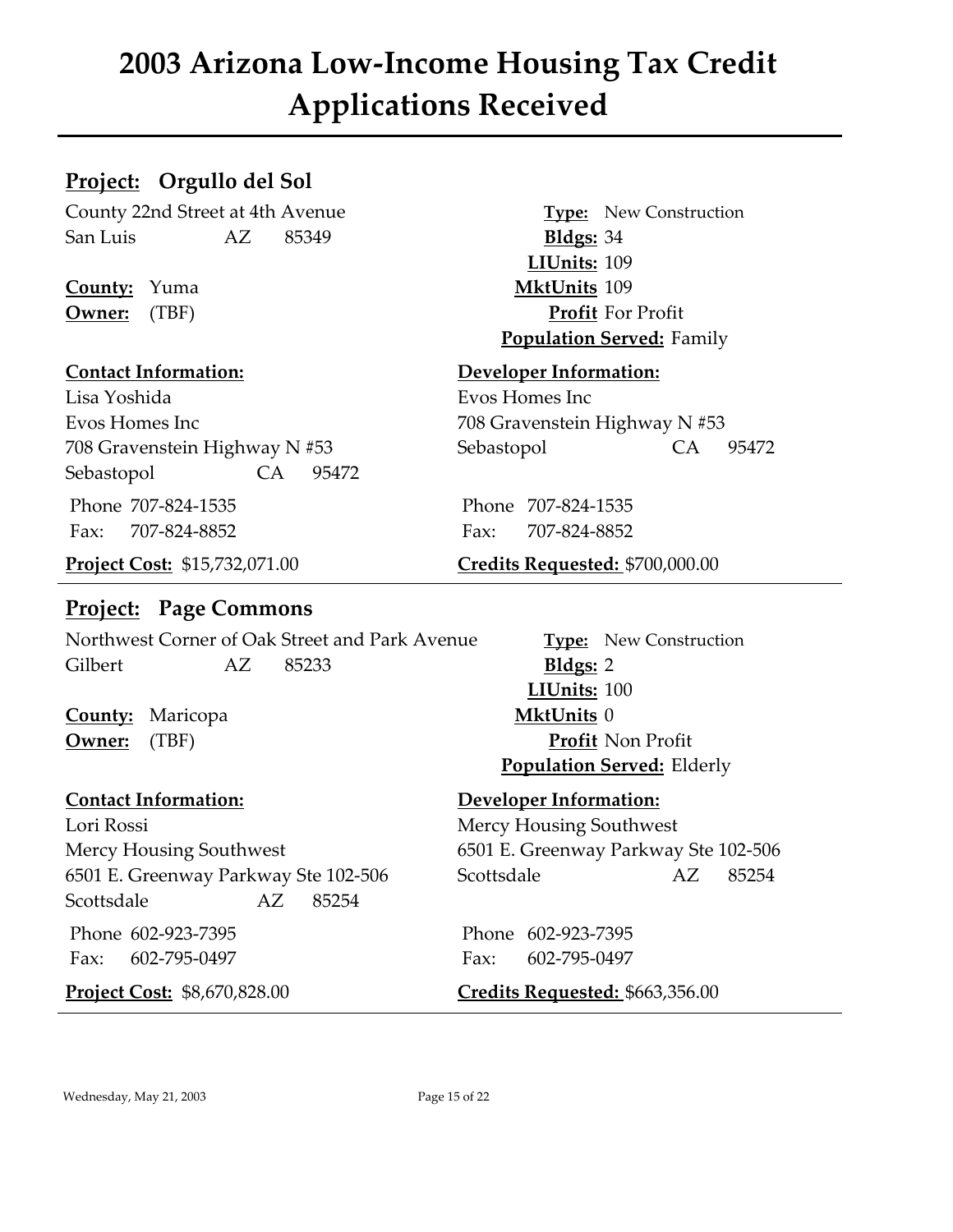### **Project: Pinehurst at Flagstaff**

2000 S. Lone Tree Road **Type:** New Construction Flagstaff AZ 86001 **Bldgs:** 14

**County:** Coconino **MktUnits** 1 **Owner:** Flagstaff Family Associates, an **Profit** For Profit Arizona Limited Partnership **Population Served:** Family

Pacific Communities of Idaho, LLC P. O. Box 1400 P. O. Box 1400 Nampa Idaho 83653 Nampa Idaho 83653 Phone 208-461-0022 Phone 208-461-0022 Fax: 208-461-0033 Fax: 208-461-0033

**LIUnits:** 83

### **Contact Information: Developer Information:**

Caleb Roope Pacific Communities of Idaho, LLC

### **Project Cost:** \$8,642,077.00 **Credits Requested:** \$699,700.00

### **Project: Quartzsite Senior Apartments**

Quail Trail Road, east of Riggles **Type:** New Construction Quartzsite AZ 85346 **Bldgs:** 5

### **County:** La Paz **MktUnits** 0

**Owner:** Quartzsite Senior Apartments, LP **Profit** Non Profit (TBF) **Population Served:** Elderly

Brian K. McDonnell **Quartzsite Woman's Club**, Inc Englewood Development Company, Inc P. O. Box 1431 860 East 86th Street Ste 5 Quartzsite AZ 85346 Indianapolis IN 46240

Phone 317-848-5111 Phone 928-927-4333 Fax: 317-846-4552 Fax: 928-927-4000

**LIUnits:** 40

### **Contact Information: Developer Information:**

**Project Cost:** \$3,041,468.00 **Credits Requested:** \$282,809.00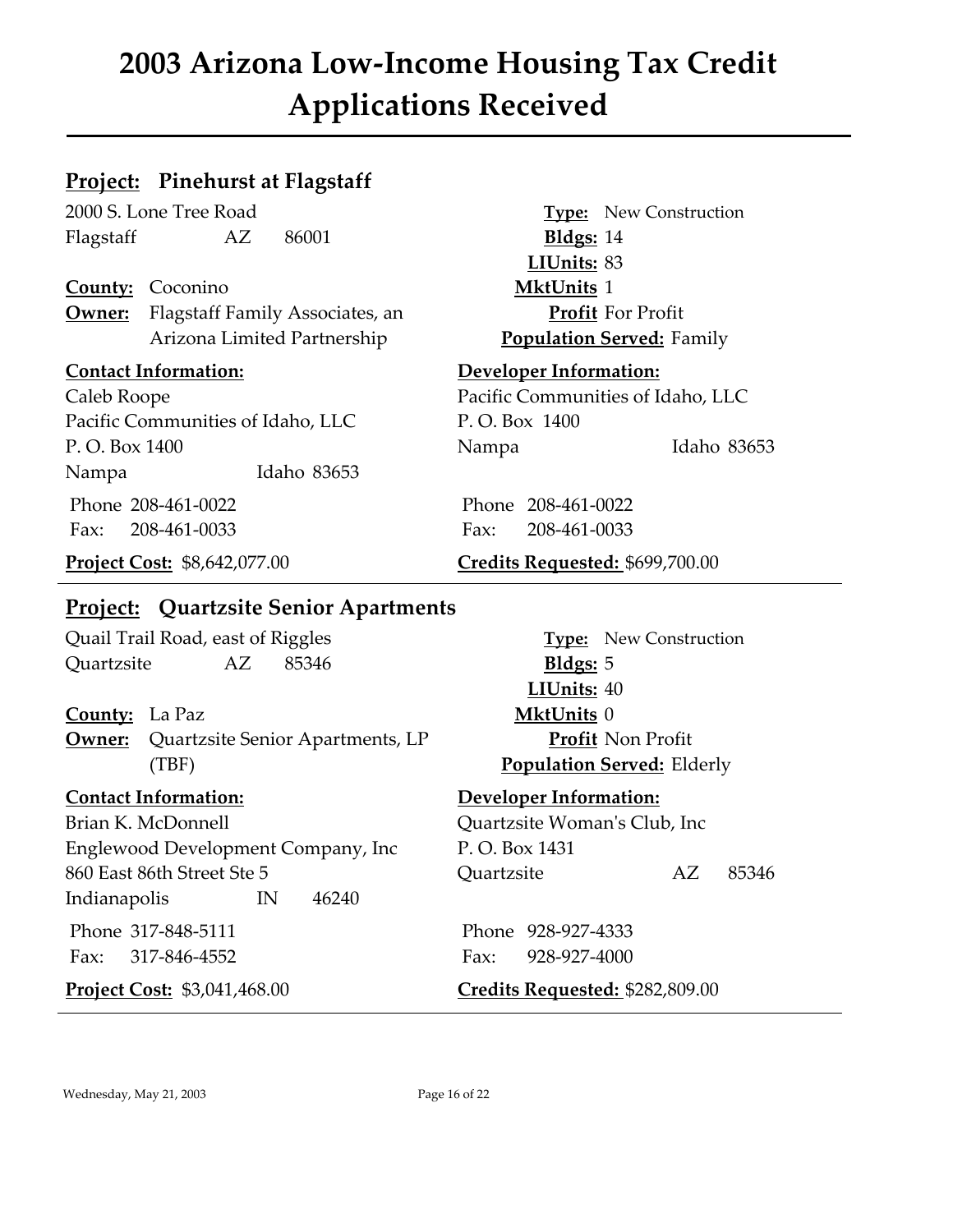### **Project: River Bend Apartments II**

12800 block of north 113th Avenue **Type:** New Construction Youngtown AZ 85363 **Bldgs:** 14

**County:** Maricopa **MktUnits** 0 **Owner:** River Bend Apartments II (TBF) **Profit** For Profit

### **Contact Information: Developer Information:**

Brian McDonnell Englewood Development Company, Inc Englewood Development Company, Inc 860 East 86th Street Ste 5 860 East 86th Street Ste 5 Indianapolis IN 46240 Indianapolis IN 46240 Phone 317-848-5111 Phone 317-848-5111 Fax: 317-846-4552 Fax: 317-846-4552

**Population Served:** Elderly

**LIUnits:** 56

**Project Cost:** \$4,187,420.00 **Credits Requested: \$378,480.00** 

### **Project: Sandstone Highlands Senior Community**

1/2 Mile West of Lake Mary Road on the North **Type:** New Construction Side of High Country Trail Flagstaff AZ 86001 **Bldgs:** 1

**County:** Coconino **MktUnits** 0 **Owner:** Sandstone Highlands/Flagstaff LP **Profit** For Profit

William E. Spreitzer WESCAP Development, LLC WESCAP Investments, Inc 4745 North 7th Street Suite 110 Pheonix AZ 85014

**LIUnits:** 70 **Population Served:** Elderly

### **Contact Information: Developer Information:**

4745 North 7th Street Suite 110 Phoenix AZ 85014

 Phone 602-279-9300 Phone 602-279-9300 Fax: 602-277-8491 Fax: 602-277-8491

**Project Cost:** \$7,577,633.00 **Credits Requested:** \$700,000.00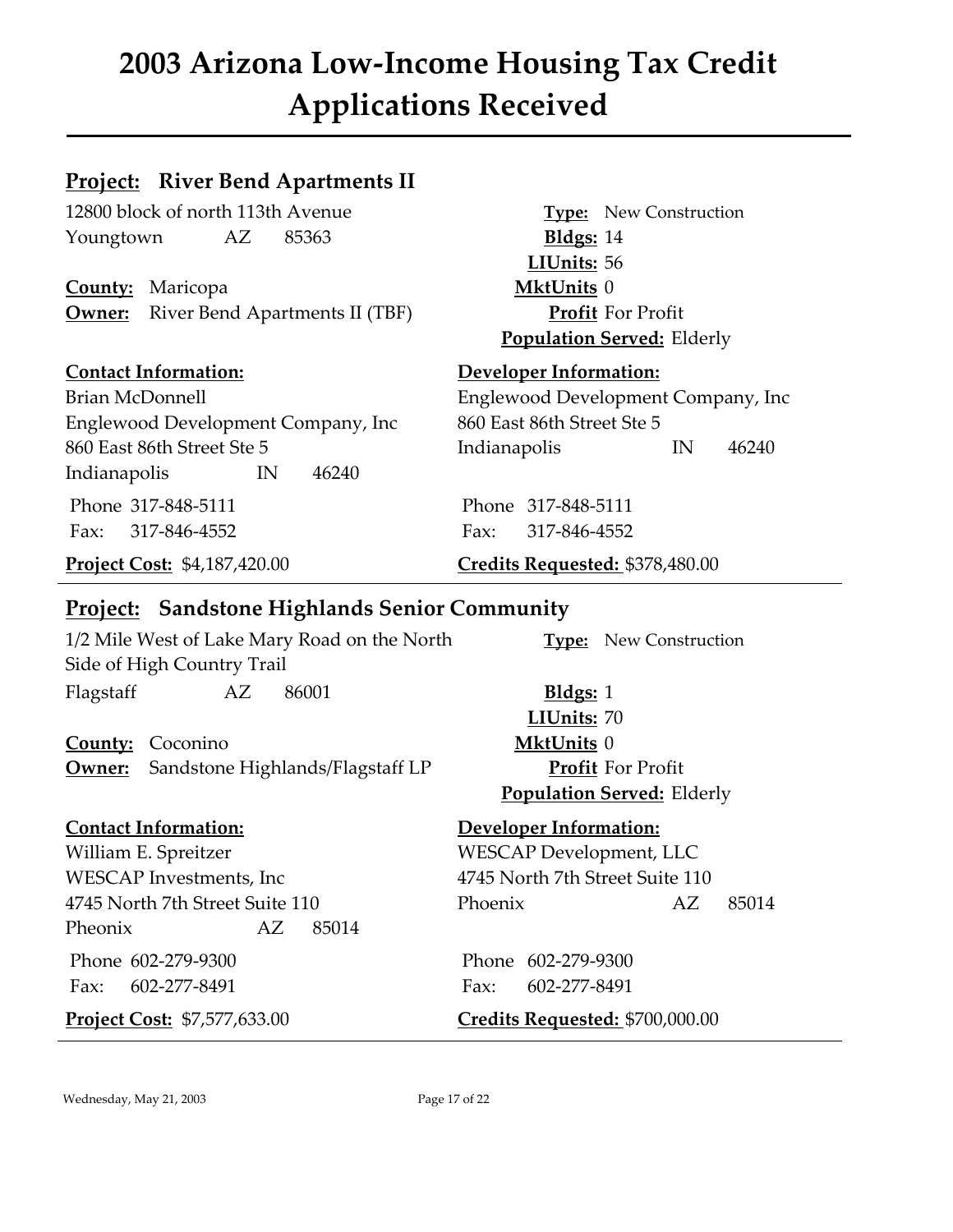### **Project: Sandstone Terrace Senior Community**

300 feet south of the southeast corner of Bradshaw **Type:** New Construction Drive & Stetson Road Prescott AZ 86303 **Bldgs:** 1

**County:** Yavapai **MktUnits** 0 **Owner:** Sandstone Terrace/Prescott LP **Profit** For Profit

Thomas J. Bly USA Housing, Inc USA Housing, Inc 524 San Anselmo Ste 133 San Anselmo CA 94960

Fax: 415-532-1891 Fax: 415-532-1891

### **Project: Santa Carolina Apartments**

1068 Paul Bond Drive **Type:** New Construction Nogales AZ 85621 **Bldgs:** 16

**County:** Santa Cruz **MktUnits** 0

Manny Gauna **Chicanos Por La Causa**, Inc Tiempo, Inc 1112 E. Buckeye Road Phoenix AZ 85034

**LIUnits:** 70 **Population Served:** Elderly

### **Contact Information: Developer Information:**

524 San Anselmo Avenue Ste 133 San Anselmo CA 94960

Phone 415-613-8777 Phone 415-613-8777

**Project Cost:** \$7,794,190.00 **Credits Requested:** \$700,000.00

**LIUnits:** 128 **Owner:** (TBF) **Profit** Non Profit **Population Served:** Family

### **Contact Information: Developer Information:**

1107 E. Tonto Phoenix AZ 85034

 Phone 602-252-0482 Phone 602-257-0700 Fax: 602-252-0484 Fax: 602-257-7082

**Project Cost:** \$10,717,984.00 **Credits Requested:** \$700,000.00

Wednesday, May 21, 2003 Page 18 of 22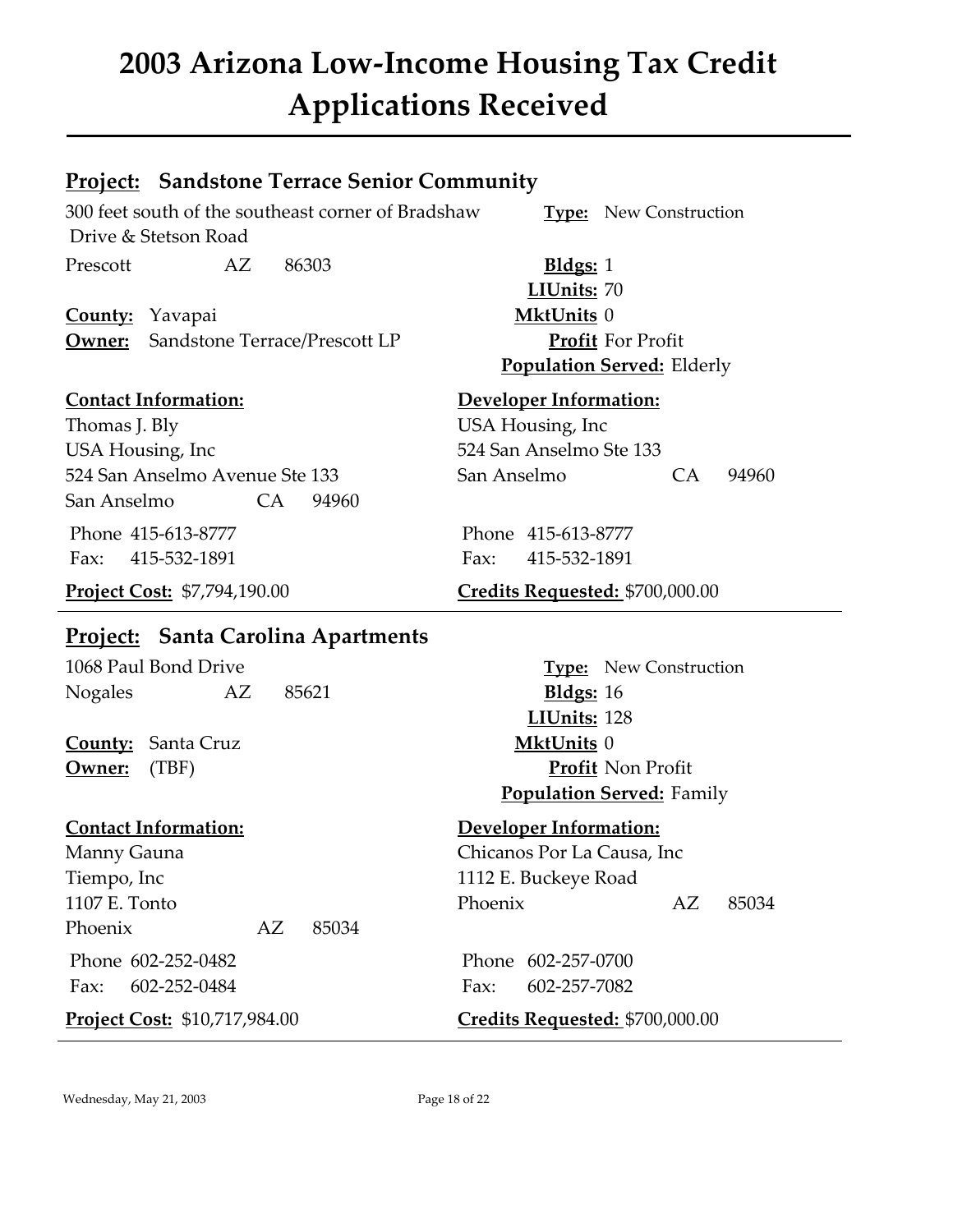### **Project: The Belfry Apartments**

302 West Monroe Street **Type:** New Construction, Phoenix AZ 85003 **Bldgs:** 2

**County:** Maricopa **MktUnits** 17 **Owner:** The Belfry Apartments Limited **Profit** For Profit

Butler Housing Company, Inc 4250 East Camelback Road Suite K220 4250 East Camelback Road Suite K220 Phoenix AZ 85018 Phoenix AZ 85018

Fax: 602-707-7771 Fax: 602-707-7771

### **Project: Tierra Del Cielo Apartments**

N. Somerton Avenue **Type:** New Construction Somerton AZ 85350 **Bldgs:** 4

**County:** Yuma **MktUnits** 0 **Owner:** Tierra Del Cielo Limited Partnership **Profit** Non Profit

Tom Andrews, Director of Development The J.L. Gray Company The J.L. Gray Company 2407 W. Picacho, Suite A1 2407 W. Picacho, Suite A1 Las Cruces NM 88007 Las Cruces NM 88007

**LIUnits:** 45 Partnership **Population Served:** Mixed-Income

### **Contact Information: Developer Information:**

Reid Butler Reid Butler Butler Housing Company, Inc./Pedrego &

Phone 602-385-0135 Phone 602-385-0135

### **Project Cost:** \$10,835,055.00 **Credits Requested:** \$700,000.00

**LIUnits:** 32 **Population Served:** Family

### **Contact Information: Developer Information:**

Phone 505-525-1199 Phone 505-525-1199 Fax: 505-526-3309 Fax: 505-526-3309

**Project Cost:** \$2,981,500.00 **Credits Requested:** \$97,197.00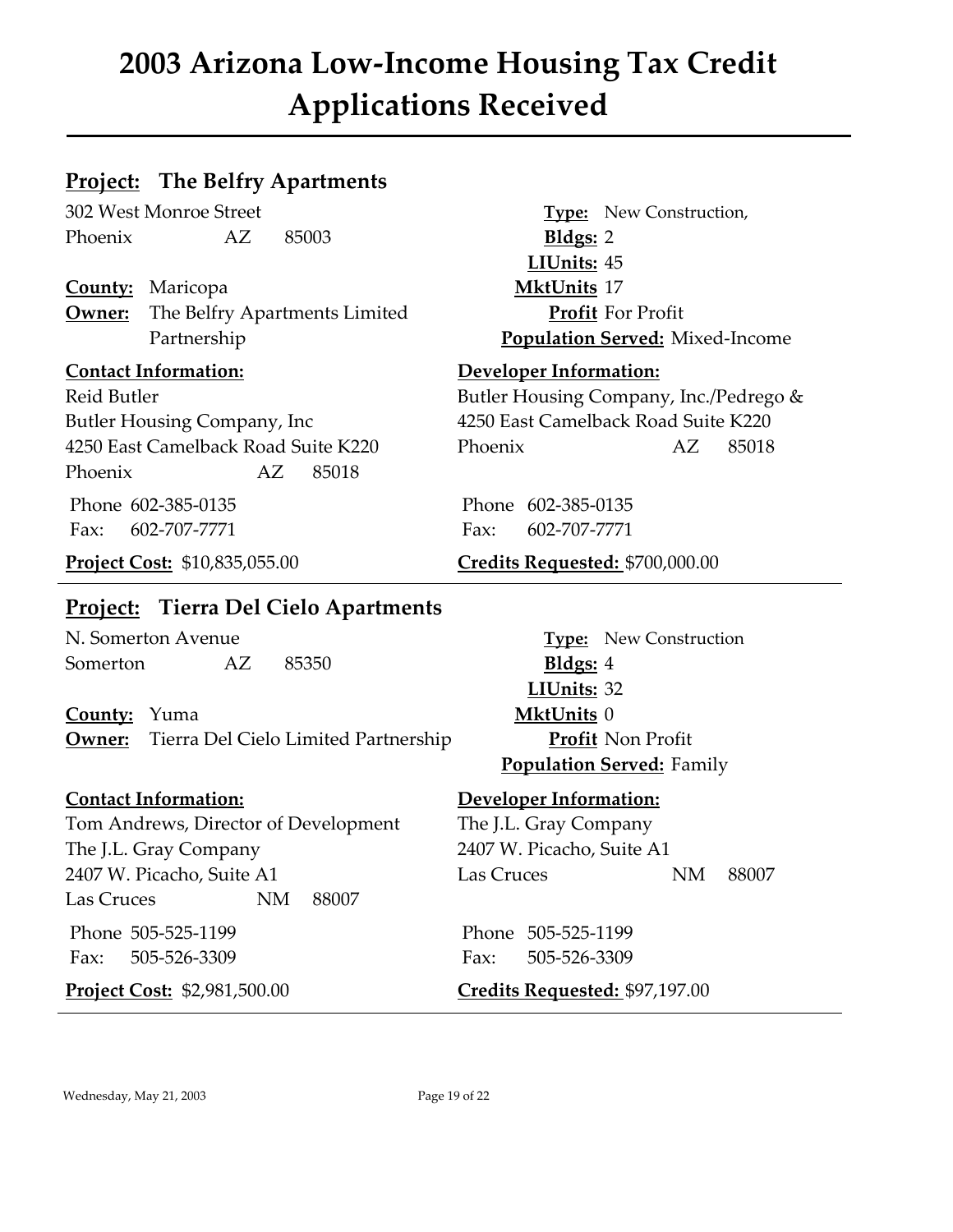### **Project: Timber Trails Apartments**

1/4 mile west of Lake Mary Road on the north **Type:** New Construction side of High Country Trail Flagstaff AZ 86001 **Bldgs:** 8

**County:** Coconino **MktUnits** 0 **Owner:** Timber Trails Apartments/Flagstaff LP **Profit** For Profit

William E. Spreitzer WESCAP Development, LLC WESCAP Investments, Inc 4745 North 7th Street Ste 110 Phoenix AZ 85014

Fax: 602-277-8491 Fax: 602-277-8491

### **Project: Vida Contenta Town Homes**

12238 N 113th Avenue **Type:** New Construction Youngtown AZ 85363 **Bldgs:** 10

**County:** Maricopa **MktUnits** 0 **Owner:** Vida Contenta Limited Partership **Profit** For Profit (TBF) **Population Served:** Family

Hope Development, LLC 5125 S. Sweetgrass Place Boise ID 83716 Phone 208-863-4027 Phone 208-863-4027

**LIUnits:** 64 **Population Served:** Family

### **Contact Information: Developer Information:**

4745 North 7th Street Ste 110 Phoenix AZ 85014

Phone 602-279-9300 Phone 602-279-9300

**Project Cost:** \$7,669,522.00 **Credits Requested:** \$700,000.00

**LIUnits:** 37

## **Contact Information: Developer Information:** Julie Hyatt Hope Development, LLC/CDP Holdings 5125 S. Sweetgrass Pl Boise ID 83716

Fax: 208-342-7994 Fax: 208-342-7994

**Project Cost:** \$4,275,043.00 **Credits Requested: \$390,731.00** 

Wednesday, May 21, 2003 Page 20 of 22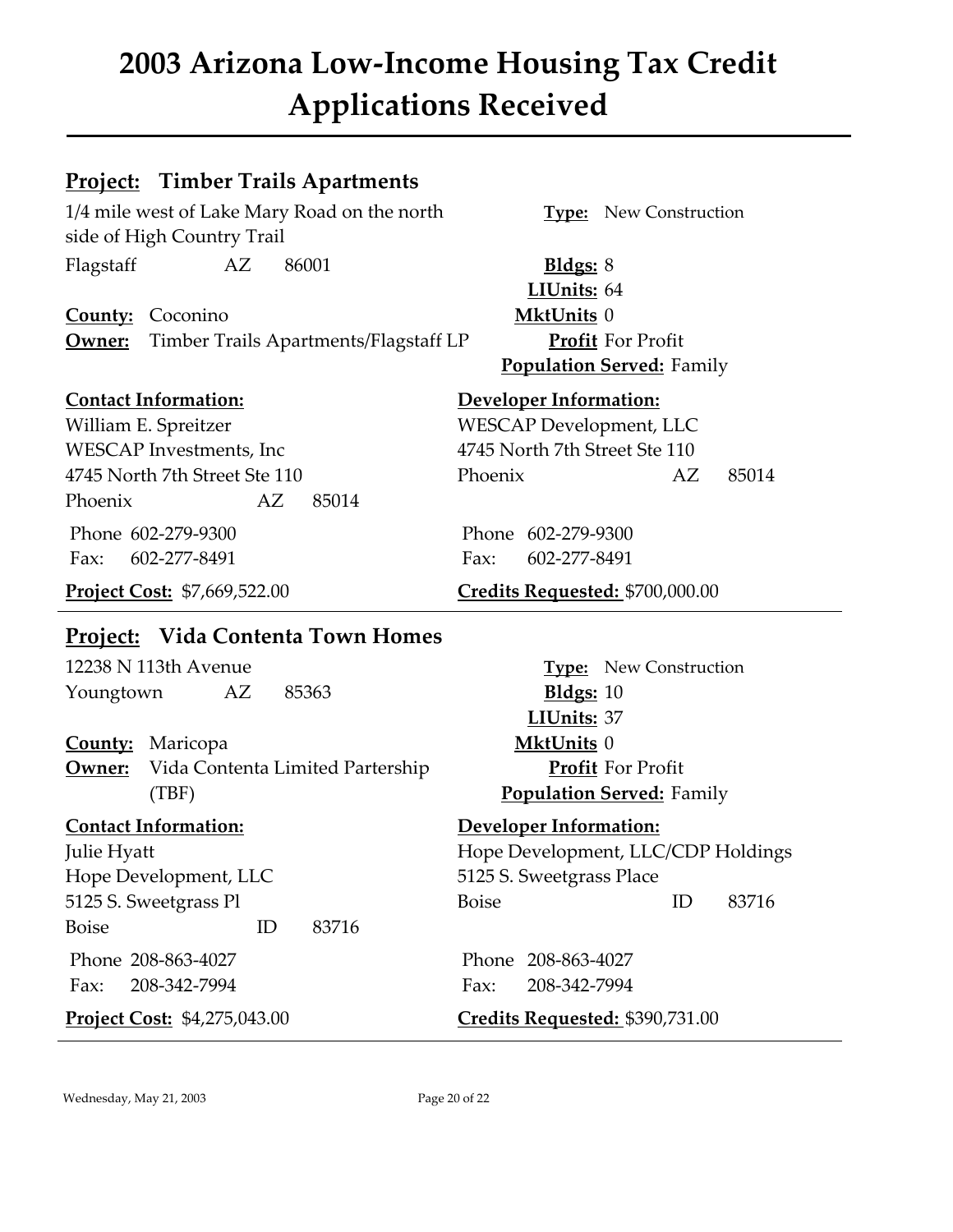### **Project: Whispering Palms Apartments**

Phoenix AZ 85016 **Bldgs:** 4

**County:** Maricopa **MktUnits** 0 **Owner:** Whispering Palms Housing Limited **Profit** Non Profit Partnership **Population Served:** Family

Joe Keeper, Housing Director Native American Connections, Inc Native American Connections, Inc 650 N. 2nd Avenue Phoenix AZ 85003 Phone 602-254-3247 Phone 602-327-2542

Fax: 602-256-7356 Fax: 602-256-7356

# 1650 E. Georgia Avenue **Type:** Acq/Rehab/New Const. **LIUnits:** 20

### **Contact Information: Developer Information:**

650 N. 2nd Avenue Phoenix AZ 85003

### **Project Cost:** \$3,232,095.00 **Credits Requested:** \$189,531.00

### **Project: Willcox Farmworker Apartments**

Rex Allen Drive (south side, west of Haskell **Type:** New Construction Willcox AZ 85643 **Bldgs:** 5

### **County:** Cochise **MktUnits** 0

**Owner:** Willcox Farmworker Apartments **Profit** Non Profit (TBF) **Population Served:** Family

Brian K. McDonnell TMM Family Services, Inc Englewood Development Company, Inc 3127 East Adams Street 860 East 86th Street Ste 5 Tucson AZ 85716 Indianapolis IN 46240

Phone 317-848-5111 Phone 520-322-9557 Fax: 317-846-4552 Fax: 520-322-5864

**LIUnits:** 40

### **Contact Information: Developer Information:**

**Project Cost:** \$3,864,346.00 **Credits Requested:** \$161,172.00